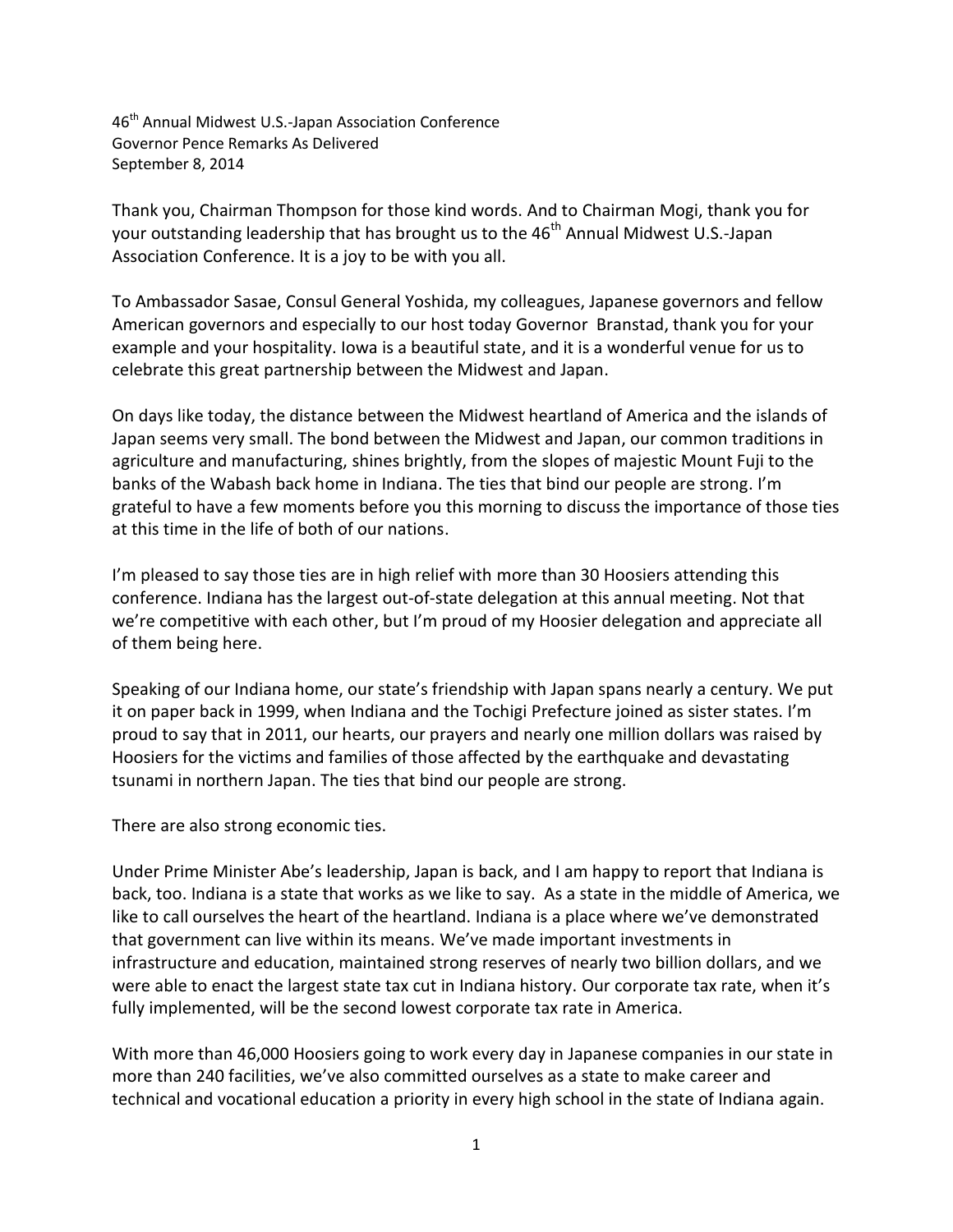We're going to celebrate all of the career pathways in our high schools for all of our young people for a more prosperous future for them and for all of those who do business in the Hoosier State.

Japan is our largest foreign direct investor in Indiana, and its roots run deep throughout our economy.

My very first trip overseas was to Japan, and only to Japan, last year for the U.S. Midwest-Japan Association Conference that took place in Tokyo.

I had a glance, literally, of the roots that had extended between Indiana and Japan when I traveled to Ota City and had the privilege of planting a black pine, which is Gunma Prefecture's state tree at the Shigeru company property. It now stands next to Indiana's state tree, the tulip poplar, that was planted by one of my predecessors 27 years ago and towers over the little black pine that I planted. The CEO of the Shigeru company told me that he had watered that first tree every day for 27 years, and I have confidence that the tree I planted will match the first as a wonderful metaphor to the length and breadth of our relationship.

Indiana today is proud of the ties that we have with the people and enterprises of Japan. Our state is the only U.S. state that is home to three Japanese original equipment manufacturers— Subaru, Toyota and Honda. When one grows, the network of suppliers grows.

Another example, which we're pleased to celebrate, came just a few short weeks ago when Toyota announced that it will invest another \$100 million to boost production of their Highlander midsize sport utility vehicle in Princeton, Indiana, adding some 300 jobs to the Hoosier State. Together, Indiana and Japan and all of the Midwest are growing. And we're growing together. It demonstrates that the closer we are, the closer we work together, and the more opportunities that are presented. One of my colleagues said that his state is open for business, and let me assure you that Tony Suzuki, who leads our office in Tokyo, with more than 40 years of executive and senior management experience in Japan and the United States, wanted me to mention his name and tell you that Indiana is open for business too.

Lastly, as we approach a sad anniversary in just a few days in our nation, it's important for all of us to remember that each of us, in our respective roles and in our nations, in public life and private life, play a role in our nation's security.

I wish to commend Chairman Thompson, not only for the recognition he recently received but for the vital role he played on the 9/11 Commission in this country, developing proposals and the means whereby the American homeland could prosper and be protected as a beacon of freedom.

In these anxious times of rising aggression from the plains of Northern Iraq and Ukraine, to the shores of the Pacific, I would suggest to you that building a robust and sustainable future will require more than simply maintaining the status quo of our relationships. I think now is the